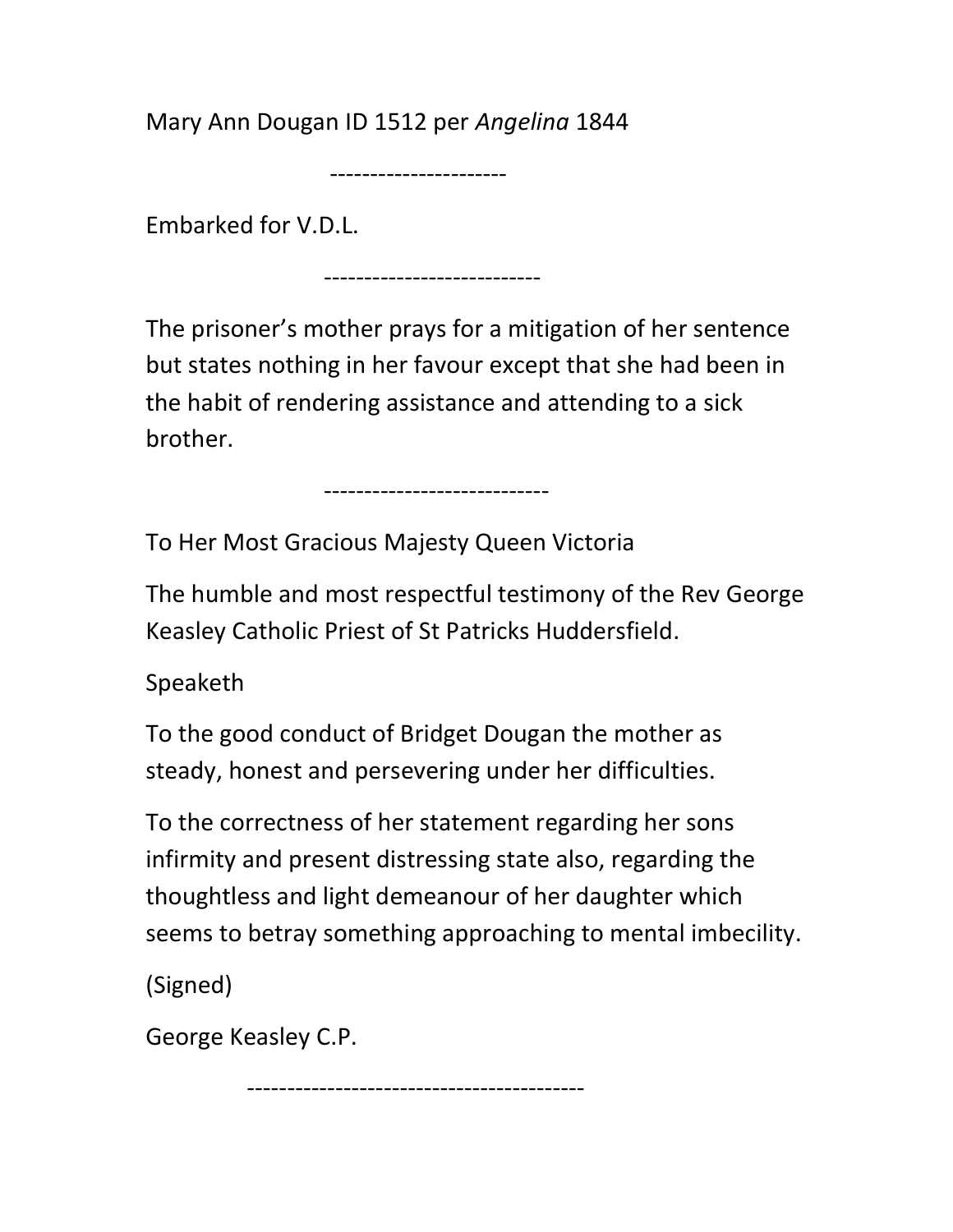To her Most Gracious Majesty Queen Victoria The humble Petition of Bridget Dougan

## Sheweth

That in consequence of the misconduct of her daughter and the punishment which at present awaits her, the misfortunes of your Petitioner seems to have reached their utmost extent and threaten to overpower her by their weight.

That your Petitioner was abandoned by her husband previous to the birth of her unfortunate daughter the convict and had received no assistance from him for fourteen years past.

That your petitioner still has a greater domestic affliction to support in the deplorable lot of her son James, that he has been subject to fits nearly from his birth is now twenty seven years old and for the last seven years it has been judged expedient to have him tied down in bed that the fits are frequent and sometimes cause him to be extremely violent.

That your petitioner has had no one else but her daughter Marion to look to for help and that she was not much to be depended on being at times light headed – judged to be in consequence of an injury received about four years ago.

That your petitioner lays her case3 with confidence in the feet of Her Gracious majesty Queen Victoria who by mercifully granting an humble request will administer no